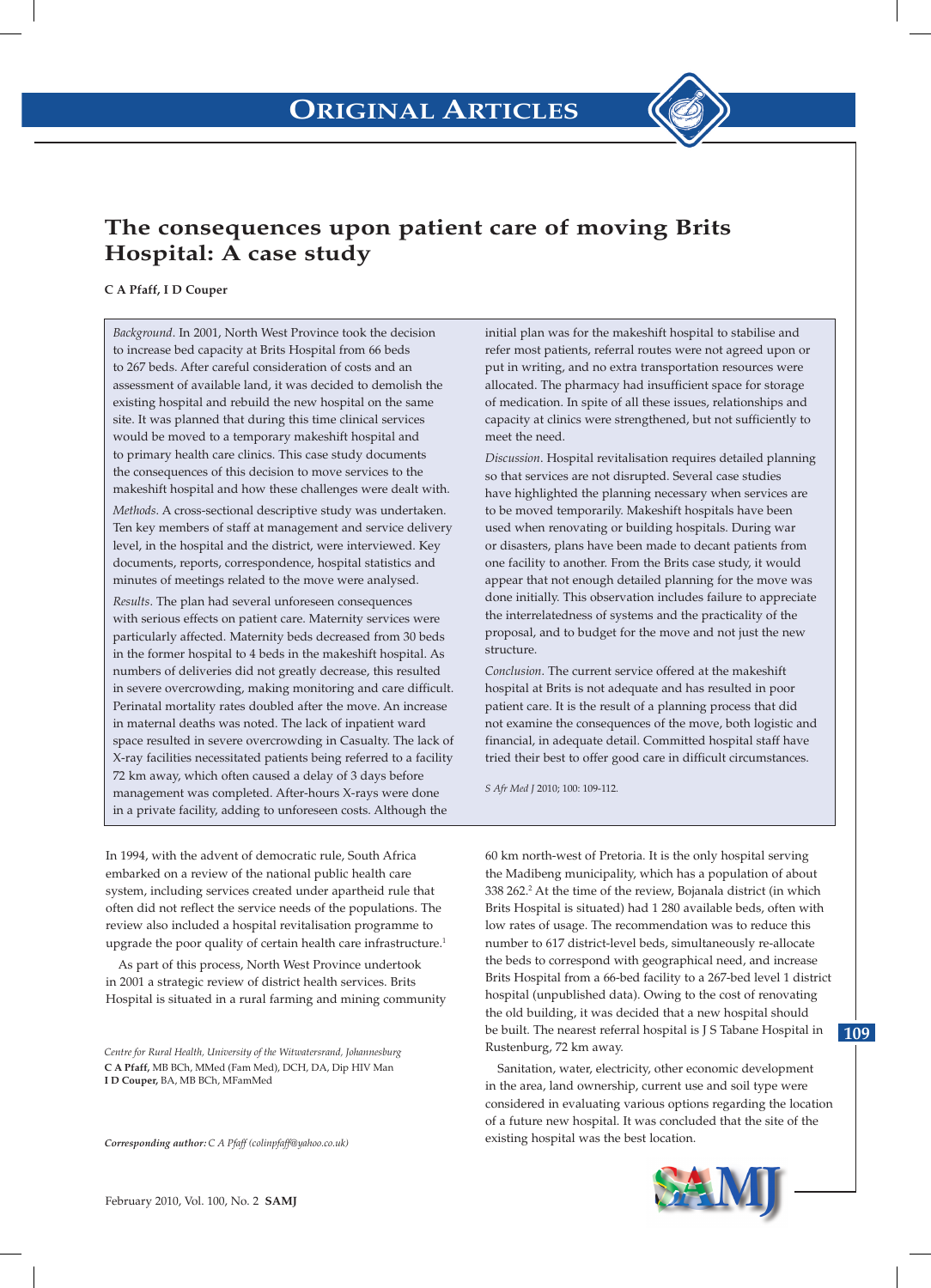**ORIGINAL ARTICLES**

It was planned that, during construction of the hospital, clinical services would be moved to a makeshift hospital and to primary health care clinics. The makeshift hospital was to offer a very limited range of services; the casualty department was to stabilise critically ill patients before transferring them; the maternity department was to be for emergency deliveries only; and a short-stay ward was planned for overnight observation, with 15 beds. There were to be no X-ray or theatre facilities. Most outpatients were supposed to be seen in the clinics and not in the hospital. Similarly, most deliveries were to be done at the clinics and not at the hospital.

A nearby building was converted into a makeshift hospital comprising converted rooms for casualty, a labour ward and a maternity ward, a board room, a pharmacy and some offices. Two park homes for use as a sleep-over ward and one for the antiretroviral (ARV) clinic were later added. The move to the makeshift hospital in February 2008 had many unforeseen consequences with regard to clinical care. These are documented so that future hospital revitalisation planning may take note of lessons learned from the Brits case study.

# **Methods**

A report to document the challenges and successes of the move was requested by the North West Provincial Department of Health. A cross-sectional descriptive study was undertaken in July 2009. Ten key members of staff at management and service delivery level, in the hospital and the district, were interviewed. Key documents, reports, correspondence, hospital statistics and minutes of meetings related to the move were analysed. Data were checked with local staff members and the draft report was submitted for comment and correction.

# **Results**

### **Maternity services**

Maternity services were badly affected by the move to the makeshift hospital. The 30-bed maternity ward in the former hospital was reduced to a 4-bed unit in the makeshift hospital – a decrease in bed capacity of 85%. However, deliveries at the hospital only decreased by 30% in spite of deliveries at one clinic increasing from 4 to 84 per month (Fig. 1). As the makeshift hospital had no theatre, patients requiring caesarean section had to be transferred to a level 1 hospital in Gauteng Province (23 km away). Before the signing of a Memorandum of Understanding (MOU) with Gauteng, these patients were transferred to a level 2 hospital in North West (72 km away).

The decrease in beds resulted in severe overcrowding in the hospital maternity ward, with a decreased capacity to care for women and newborns. The perinatal mortality rate doubled after the hospital moved (Fig. 2), intrapartum asphyxia and pre-term labour being significant causes. Care of premature babies was particularly problematic. Maternal deaths also increased after the hospital closure.



*Fig. 1. Changes in deliveries at Brits Hospital and clinics. Fig. 1. Changes in deliveries at Brits Hospital and clinics.*



*Fig. 2. Perinatal mortality rate at Brits Hospital. Fig. 2. Perinatal mortality rate at Brits Hospital.*

#### **Inpatient services**

It was planned that the makeshift hospital would only stabilise and refer patients to other facilities and that few would be admitted as sleep-over patients for observation. For several reasons, this did not happen. Referral routes were not agreed upon before the move. The sleep-over beds were used as admission beds for female and paediatric patients. As only two park homes were provided for this service, male patients were supposed to be referred to facilities over 80 km away. Patients often refused to be transferred this distance and insisted on sleeping over in casualty instead, often resulting in severe overcrowding of casualty and patients being nursed on the floor. This problem was eventually resolved after the Department of Health supplied a third park home that was used as a male admission ward in December 2008.

It was planned that the majority of patients would be seen at clinics. Although numbers of patients seen at clinics increased, the numbers of patients seen in casualty did not decrease, further straining services (Table I).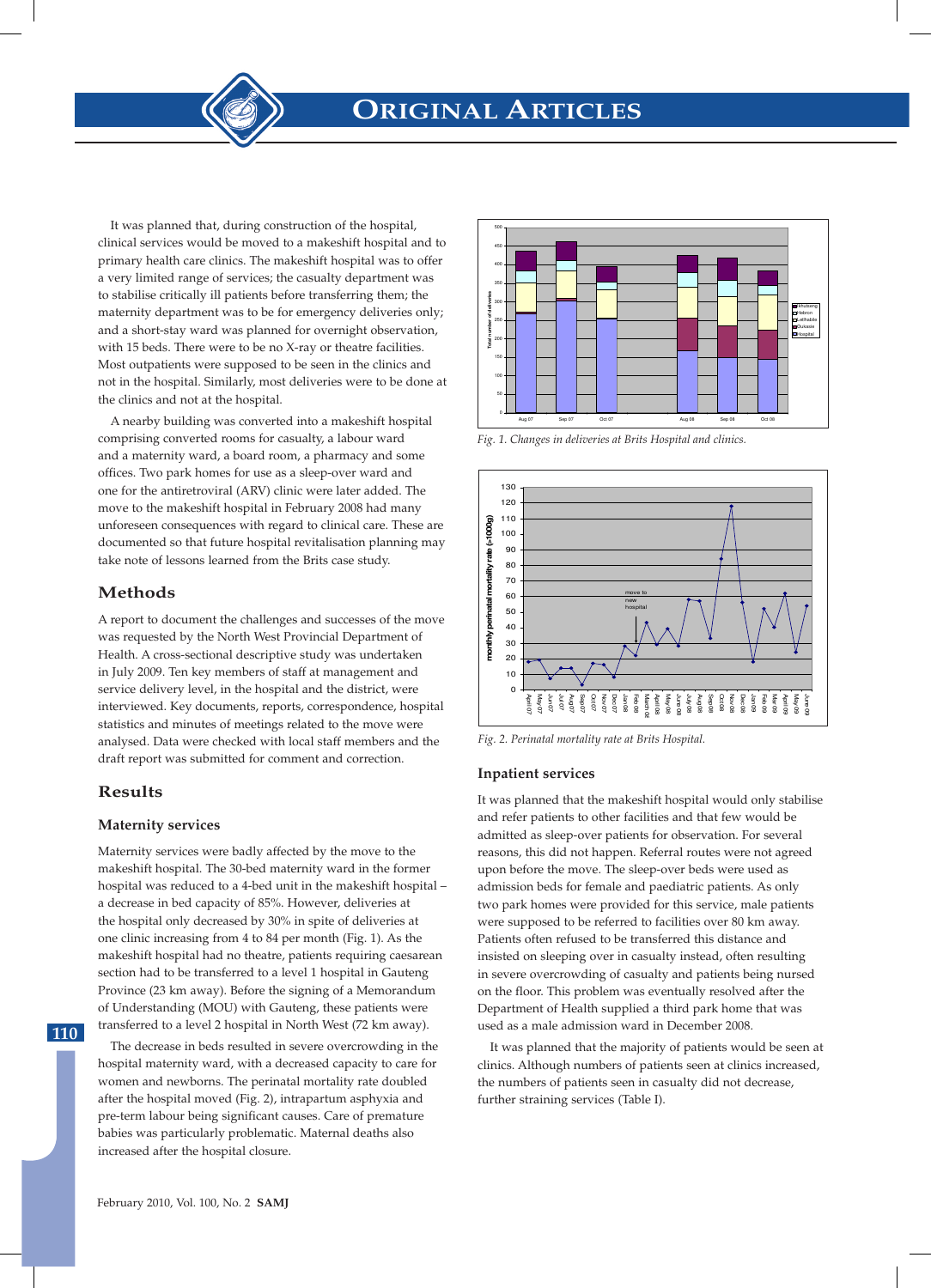#### **Table I. Numbers of patients seen at Brits Hospital**

|                           | <b>July 2007</b> | <b>July 2008</b> |
|---------------------------|------------------|------------------|
| Total admissions          | 514              | 495              |
| Maternity admissions      | 372              | 298              |
| Patients seen in casualty | 647              | 1 0 1 3          |

#### **X-ray services**

The initial business plan for the makeshift hospital did not provide for X-ray facilities. Instead, patients were to be sent by bus during working hours to a level 2 hospital 72 km away. As patients often had to wait a day for the provided transport and then a day to be seen after their return with a radiograph, their clinical management could take up to 3 days from the time of initial consultation. For emergency X-rays, an arrangement was made with a private health facility. This also caused several critical delays in the care of severely injured patients, who had to wait to be transferred to and from this private facility, often accompanied by a staff member from Brits Hospital, resulting in considerable expense that was not budgeted for. In the 2008/9 financial year, 4 300 X-rays were taken at the level 2 hospital, at a cost of R532 737, and 694 emergency X-rays were done at a cost of R520 072.

### **Referral pathways**

In spite of the plan for the makeshift hospital to stabilise and refer most patients, there was uncertainty at the time of the move around referral routes, with no clear written policy. The initial plan to refer patients to a level 1 hospital 23 km away was complicated by the moving of a provincial boundary. Until an MOU was signed between the two provinces 18 months later, patients were instead transferred to a level 2 hospital in Rustenburg.

Although it was planned that more patients would need transfer, capacity at emergency medical and rescue services (EMRS) was not increased and vehicle numbers remained the same as in 2006. In addition, no extra vehicle was supplied to EMRS for the purpose of transferring patients for X-rays. No addition of suitably trained EMRS staff was made, so that hospital staff were often used to escort patients in ambulances during transfer. Critically injured patients were brought to the hospital in spite of agreements that such patients should be transferred elsewhere, as emergency personnel felt that the distances to other facilities were too great and patients needed stabilisation first.

#### **Pharmacy**

The pharmacy in the makeshift hospital was about half the size of the pharmacy in the old hospital, resulting in severe space constraints for storage of medicines; one solution was to build shelves higher, raising concern over safety issues. Boxes were stored in passages, a basement store and a room containing

a toilet cistern. Nevertheless, the pharmacy still handled prepackaging and supply to all 25 sub-district clinics, EMRS, old-age homes and the ARV clinic. The pharmacy failed an inspection by the South African Pharmacy Council in 2008.

#### **Staff response**

There were many other disruptions to clinical and administrative services. Nevertheless, many staff tried hard to offer care in difficult circumstances. Managers expressed repeated concerns over the situation and tried in many ways to alleviate the pressure. One positive outcome was an improved relationship between the hospital and the clinics, with bimonthly joint management meetings and increased numbers of patients seen at clinic level.

### **Discussion**

A limitation of this case study was incomplete access to all information: many hospital documents were difficult to access and documents could not be found; some hospital computers were faulty; and some maternity statistics were recorded in two places and showed different figures. Background information on decisions taken was not available as several key informants could not be interviewed owing to the high turnover of staff.

Hospital revitalisation requires detailed planning so that services are not disrupted. Moving of services during hospital renovation by making use of a temporary makeshift hospital, as was done at Brits, has been done successfully elsewhere. In 1998, one of the largest hospitals in Malaysia used a mobile surgical unit while its main operating theatres were renovated.3 Similarly, a Malaysian hospital in Kota Kinabalu used container-based operating theatres adjoining the existing theatres while renovating the old theatres and building a new theatre complex.3

However, such processes cannot be undertaken lightly. Case studies have highlighted the planning necessary when services are to be moved temporarily. In renovating the emergency department of the Hospital for Sick Children in Toronto, Canada,<sup>4</sup> a dedicated team was formed, representing all departments. The importance of communication was emphasised. The team developed a plan whereby lower-acuity patients were decanted to clinics rather than admitted to the emergency department. Some patients were admitted directly to beds in the wards. The team emphasised the importance of starting to change these processes before the physical space was renovated, to start early and challenge all plans and design processes. Even with this planning, they noted the need to modify the physical design during construction as some impacts of operational changes were discovered during construction. They advised those undertaking similar projects to study the impact of the reconstruction and the resulting gaps more carefully. The timing of the process changes was important.



**111**